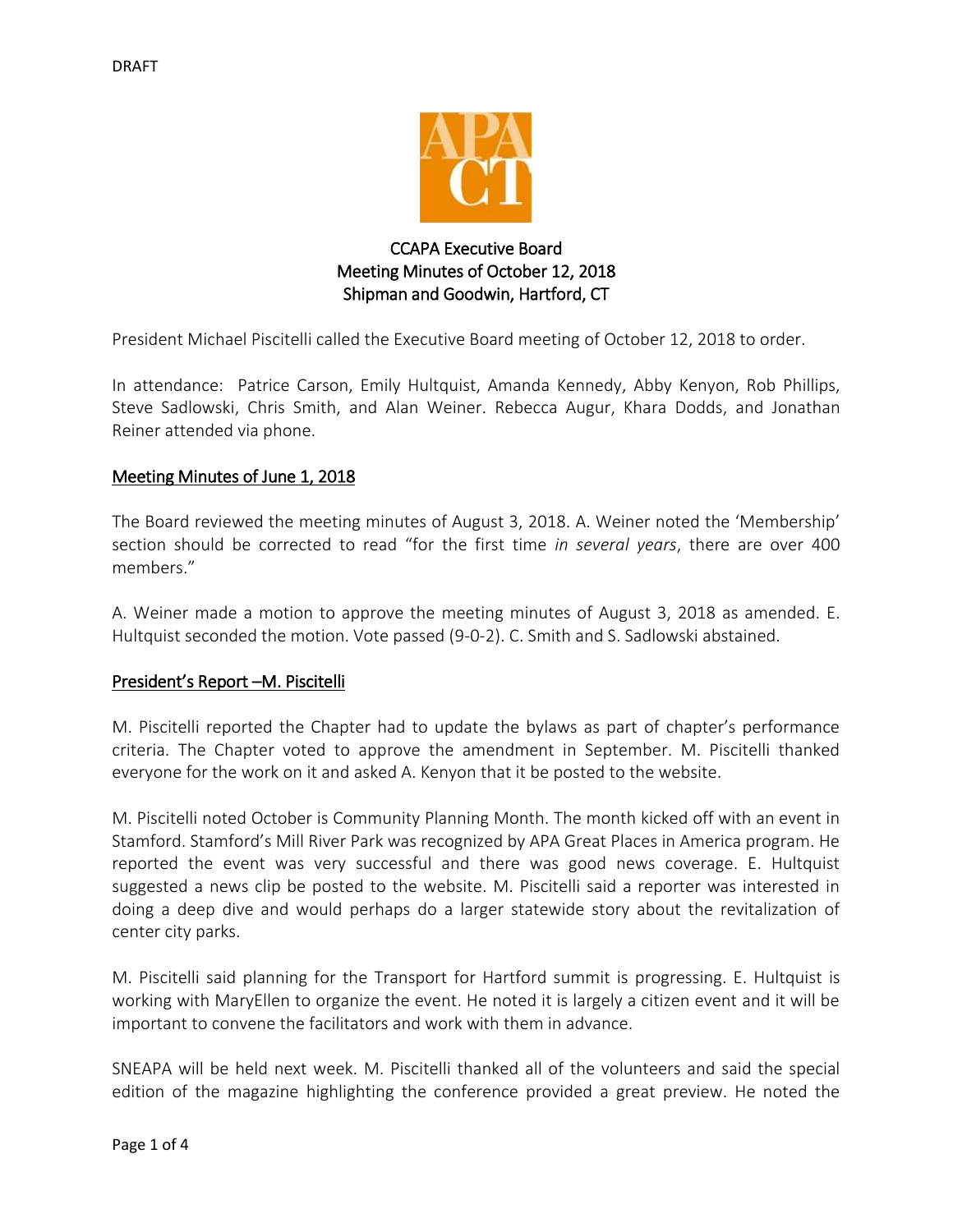SNEAPA Committee will be viewing the space and doing a walkthrough later today. M. Piscitelli said in preparation for the Chapter Meeting, slides will be posted to Basecamp. He asked that everyone update their slides and submit them. M. Piscitelli asked the Board for ideas for a new exercise to engage the membership at the Chapter meeting. The Board discussed possible exercises and said a discussion about the key topics the new administration should focus on may be a worthwhile exercise.

## Discussion Topics

## Development Plan

M. Piscitelli said he met with E. Hultquist to discuss the strategic plan. He said during the meeting, they identified a need to start planning initiatives and discussed the possibility of leveraging funds the Chapter has to support this. For example, when looking at the topics discussed over the past several retreats, a handful of bigger topics have been discussed, which the Chapter could use funds to move them forward. M. Piscitelli said for example, the Chapter could consider spending funds on a UConn study for a planning program, drafting a white paper on the need for an office of state planning, or on developing manuals that explain statutory requirements. He said at the upcoming retreat, the Board will consider these topics in more detail and this will be the format to inform the Development Plan. M. Piscitelli noted he expects the Board to vote on the Development plan in December. The Chapter would look toward identifying an emeritus-type group to assist on this next year.

## Treasurer's Report

K. Dodds reported FY 18 was closed out, with revenues exceeding expenses; she reported \$54,000 in revenue and \$48,000 in expenses. She noted the FY 19 budget passed, with \$60,000 in revenue and expenses expected. K. Dodds provided an overview of the SNEAPA ledger. She noted revenue exceeds expenses but not all expenses have been accounted for yet, so the final expenses will come in higher than what is shown on the ledger. In response to a question from P. Carson regarding the Chapter share of SNEAPA revenue, K. Dodds said each Chapter typically receives \$10,000 from SNEAPA. However this year, the Committee is projecting revenue of \$7,000 because expenses have gone up.

### Committee Updates

### Communications

R. Augur said the website is up and running. She said there are some issues that have to be worked out with APA National, such as the job board, but other than that, all content has been transitioned over. She asked the Board to review the website and let her know if there are any changes needed. R. Augur noted the website is linked to APA National's calendar. All events will have to be posted to APA National in order to be visible to members. There was a discussion about use of the calendar and the process for adding events. R. Augur asked J. Guszkowksi and A. Kennedy to review the Policy and Advocacy webpage. Other Committee Chairs were asked to review the website and let R. Augur and A. Kenyon know what needs to be changed.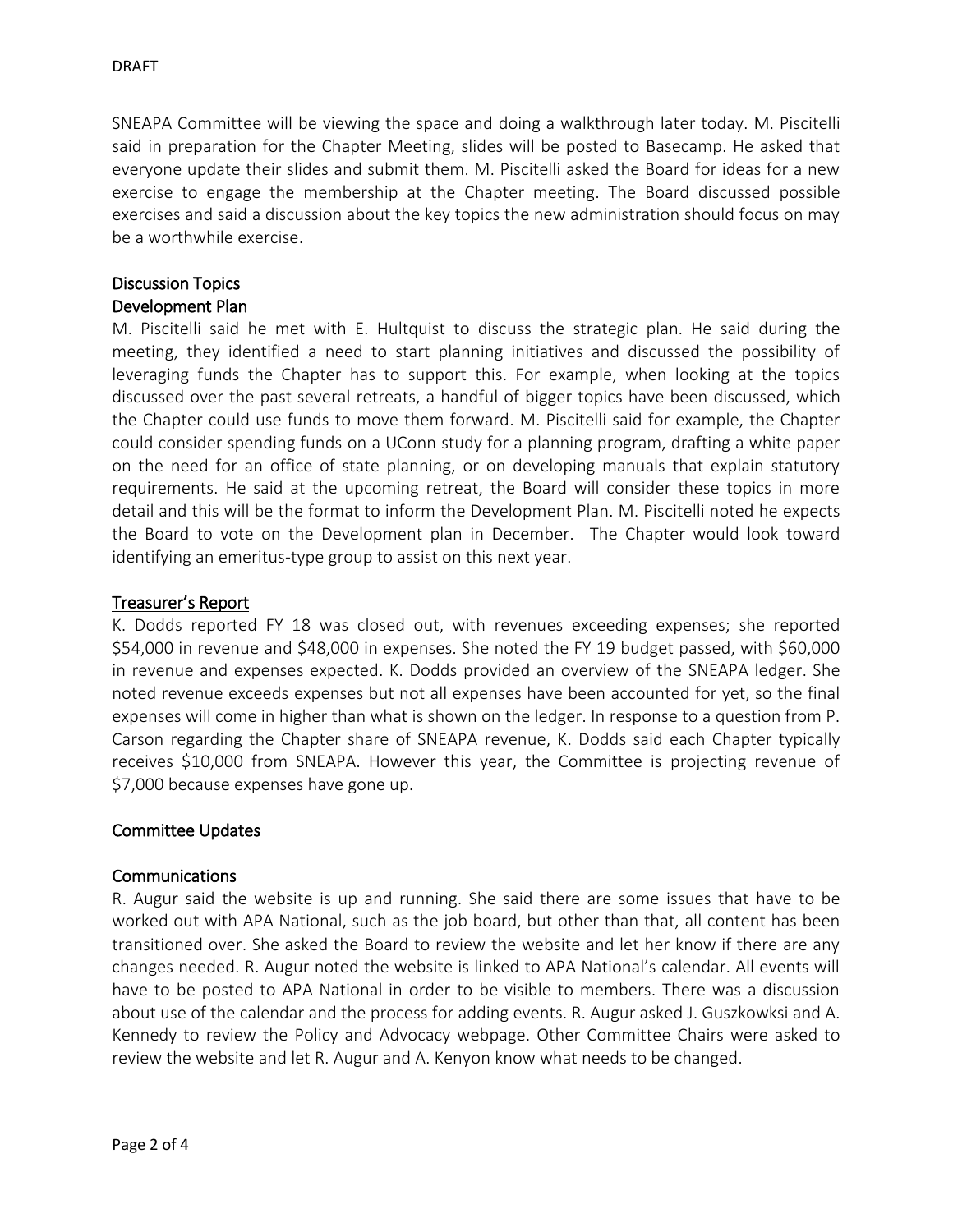In response to a question from A. Weiner, R. Augur said there would be a transition period so if someone visits the existing webpage, they will be redirected to the new website.

R. Augur reported the special edition of the magazine went out this week. The Massachusetts and Rhode Island Chapters also sent it to their members. It was noted this was a good boost for their sponsors. R. Augur asked A. Kennedy if the next issue should focus on legislative issues. There was a general discussion about the timing of the next issue and the Legislative Breakfast. A. Kennedy will report back to R. Augur on this to decide if the March or June issue should cover legislative issues.

## Program/PDO

S. Sadlowski highlighted upcoming programs, including the CT Trails symposium. He reported he is preparing for the AICP classroom review. In response to a question, S. Sadlowski said three out of five candidates passed the recent exam.

J. Davies reported the Program Committee met in September. It was decided to move the Art of Planning event to January. The event will highlight towns coming on board with the Sustainable CT program. J. Davies also noted six sessions at the CCM conference are eligible for CM Credits.

## Membership

A. Weiner said he has not received monthly membership reports from APA. He has followed up with APA but has not received a response. The Board discussed the new website and the use of APA National's membership directory.

## Government Relations

A. Kennedy reported she attended the Planning and Advocacy Conference, including a session focused on housing and how planners can be advocates. She also noted APA is releasing three policy papers on equity, housing, and transportation. J. Guszkowski attended the Housing Working Group Committee, which discussed the development of state guidance on regional housing needs and statutory requirements to advance housing options. It was noted the Chapter needs to get more involved in housing in the state.

### **SNEAPA**

M. Piscitelli said he emailed slides for the Committee members to complete, which will be used for the Chapter meeting. He noted he would like to keep the Chapter meeting brief and allow more time for a group exercise. There was a discussion about an exercise. It was suggested the membership discuss issues that they felt may be overlooked and should be addressed by the next Governor.

## UConn/Planning Education

R. Phillips noted there have not been any changes since the last meeting. UConn needs a critical mass of professors and students for the program. M. Piscitelli asked what the accreditation process is for a planning school. R. Phillips said he would look into it.